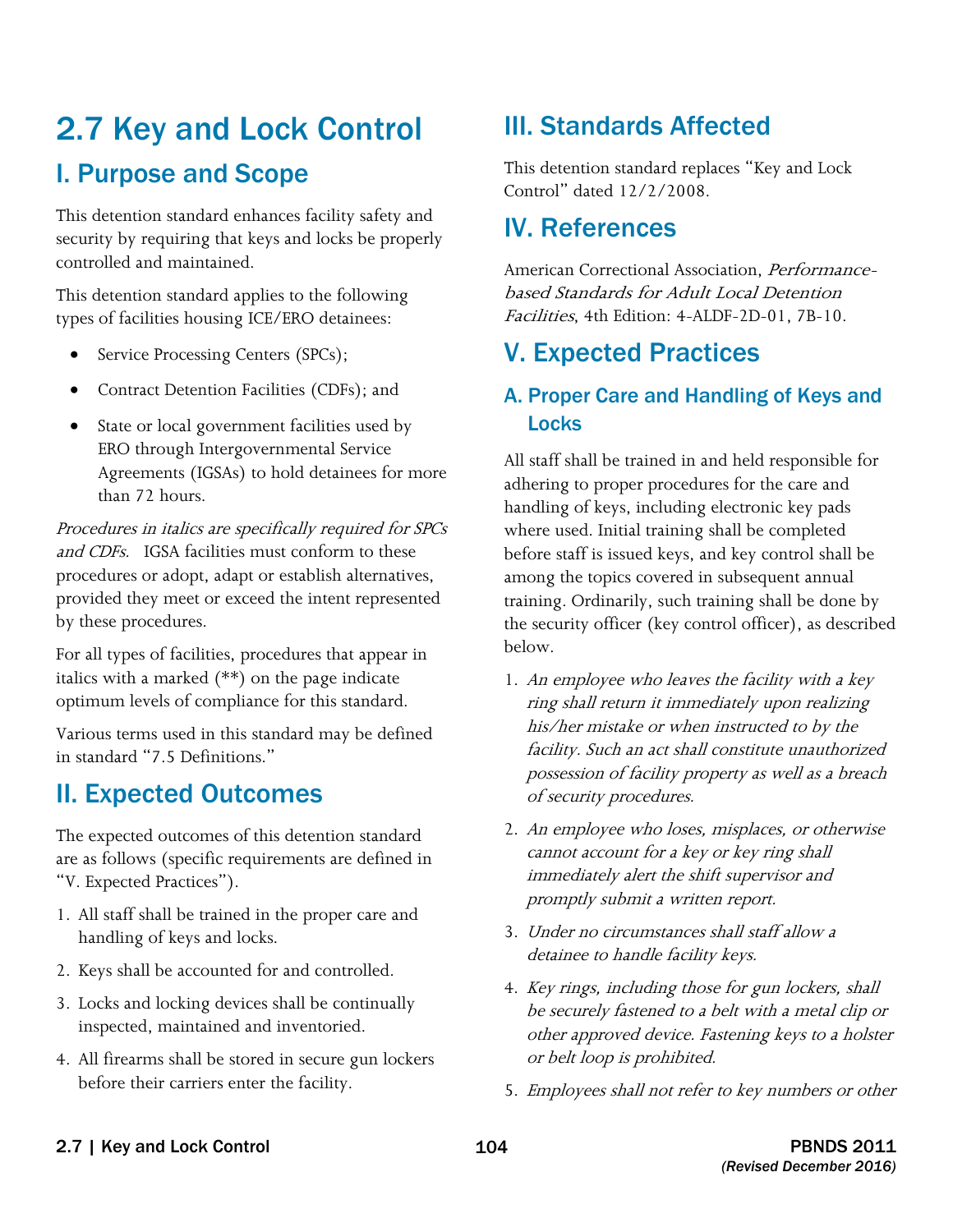means of key identification within earshot of a detainee.

- 6. Employees shall neither throw nor slide keys to one another.
- 7. Locks should not be forced. If a key fails to operate a lock, a supervisor shall be notified immediately.
- 8. If a key breaks inside a lock, the employee shall maintain visual oversight of the lock until the problem is repaired. If the key breaks inside a padlock, the padlock itself shall be removed and taken to the control center. In every instance, the employee shall submit a memorandum on the incident to the facility administrator.
- 9. Facilities shall use key covers for large security keys to prevent detainees or other unauthorized persons from observing and duplicating them.

### B. Security Officer (Key Control Officer)

Each facility administrator shall establish the position of security key control officer, or at a minimum, shall assign a staff member the collateral security officer duties, as described herein.

### 1. Major Duties and Responsibilities of the Security Key Control Officer

The security key control officer shall have a written position description that includes duties, responsibilities and a chain of command

The security key control officer:

- a. reports directly to the Chief of Security;
- b. conducts physical security surveys of all buildings and provides the Chief of Security written recommendations regarding deficiencies and needed corrective actions;
- c. plans and implements adequate preventive maintenance/replacement locks and other security devices;
- d. identifies technical problems or malfunctions in

electronic/automated and manually operated security systems and immediately repairs them or coordinates prompt repairs with the facility maintenance department;

- e. overhauls, adjusts and replaces worn parts on locking devices and systems;
- f. maintains, adjusts and services machines used in the lock shop;
- g. is trained in operation of gas/oxygen-cutting tools and end-saw equipment in case of an emergency;
- h. conducts routine tests on emergency-exit doors;
- $i.$  checks the keys to all emergency exits every 30 days and all other keys needed in emergencies quarterly, and documents the results; and
- j. reviews all major work orders and in-house designs, plans and specifications with the facility maintenance department for compliance with security requirements.

The facility maintenance supervisor, or equivalent, shall consult with the Chief of Security or equivalent and security officer before proceeding with new construction and renovation projects involving door hardware.

### *2. Required Locksmith Training*

All security key control officers shall successfully complete an approved locksmith-training program.

The security key control officer shall complete an approved locksmith training program.

 training in Occupational Safety and Health This training shall be supplemented with additional Administration standards and the National Fire Prevention Association's life safety codes. Manufacturer's instructions, user manuals, product orientations and demonstrations also provide useful guidance and shall be housed in a secure location.

### *3. Administrative Responsibilities*

The security key control officer is responsible for all

2.7 | Key and Lock Control 2.7 | Key and Lock Control 2011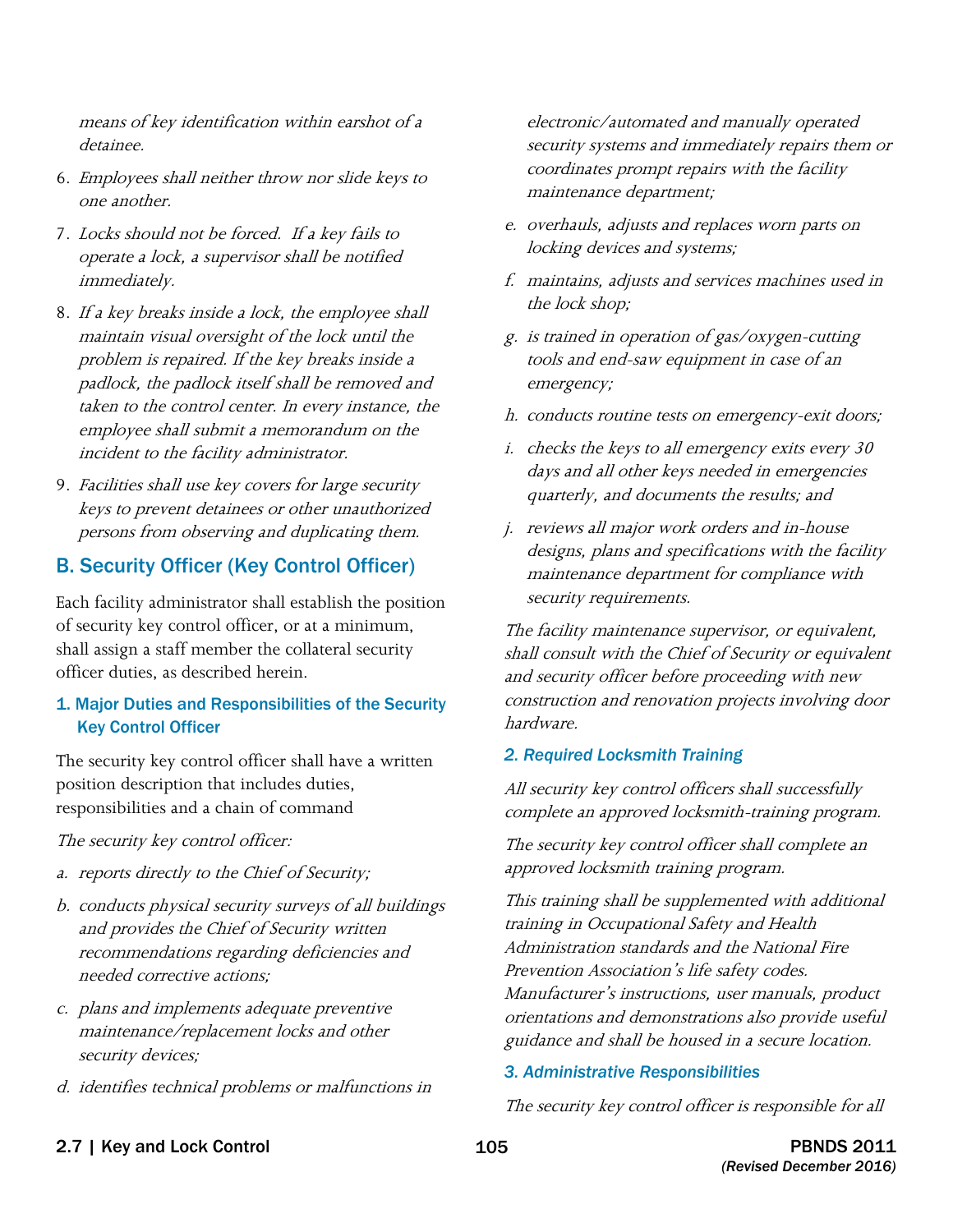concerning keys, locks and related security administrative duties, including record keeping, equipment.

The security key control officer or equivalent:

- a. maintains a record keeping system that cross- references keys in the control center and lock shop, alphabetically and numerically, to facilitate quick identification of the key or key ring needed for a particular lock;
- b. maintains accurate inventories of padlocks in use, master keys for cabinets, key blanks and all keys currently in use; and
- reference material on locking devices and systems, including devices and systems previously used in c. maintains, for the historical record, a collection of the facility.

### 4. Supervision and Training

The security key control officer shall train and direct employees in key control, including electronic key pads where used.

The security key control officer is responsible for training an assistant security officer in all duties related to the position. The security officer must be proficient in all phases of security and be able to demonstrate proper equipment use to other employees.

### C. Lock Shop Operation

### 1. Inventories

The security key control officer shall maintain inventories of all keys, locks and locking devices in the lock shop.

Lock shop inventories shall include, at a minimum, the following:

a. A secure master-key cabinet containing at least one pattern key (never issued), and one or more spare keys. The cabinet shall be kept locked; except when in immediate use. The contents shall be itemized on an inventory form;

- b. All key blanks, identified by model number and manufacturer's name, inventoried in a bound ledger or electronic database;
- c. All unassigned padlocks; and
- d. An inventory of assigned padlocks, with locations identified alphabetically or numerically.
- 2. Compromised Keys and Locks

The facility administrator or Chief of Security shall establish procedures for handling compromised keys and locks.

Note: Compromised keys shall be cut into pieces until irretrievably destroyed. The facility shall document the type of key or lock, the number of keys or locks compromised and the date, time and method of destruction.

### 3. Safe Combinations

The security key control officer shall implement procedures for protecting the integrity of all safe combinations.

Note: The combination for each safe shall be changed at least every 12 months and any time a staff member with access to a combination is assigned to another post. The combination to a safe shall be sealed in an envelope bearing across the flap the date and signature of the person who deposited and sealed the combination inside the envelope. Any person(s) authorized to open the envelope shall be listed, by name and title, on the front of the envelope. Envelopes containing safe combinations shall be stored in the lock shop.

### 4. Keying, Authorized and Non-Authorized Locks

- a. Either deadbolts or deadlocks shall be used in detainee-accessible areas.
- b. Locks not authorized for use in detaineeaccessible areas include, but are not limited to: snap-, key-in-knob, thumb-turn, push-button, rim-latch, barrel or slide bolt and removablecore-type locks (including padlocks). Any such

### 2.7 | Key and Lock Control 2011 2.7 | Key and Lock Control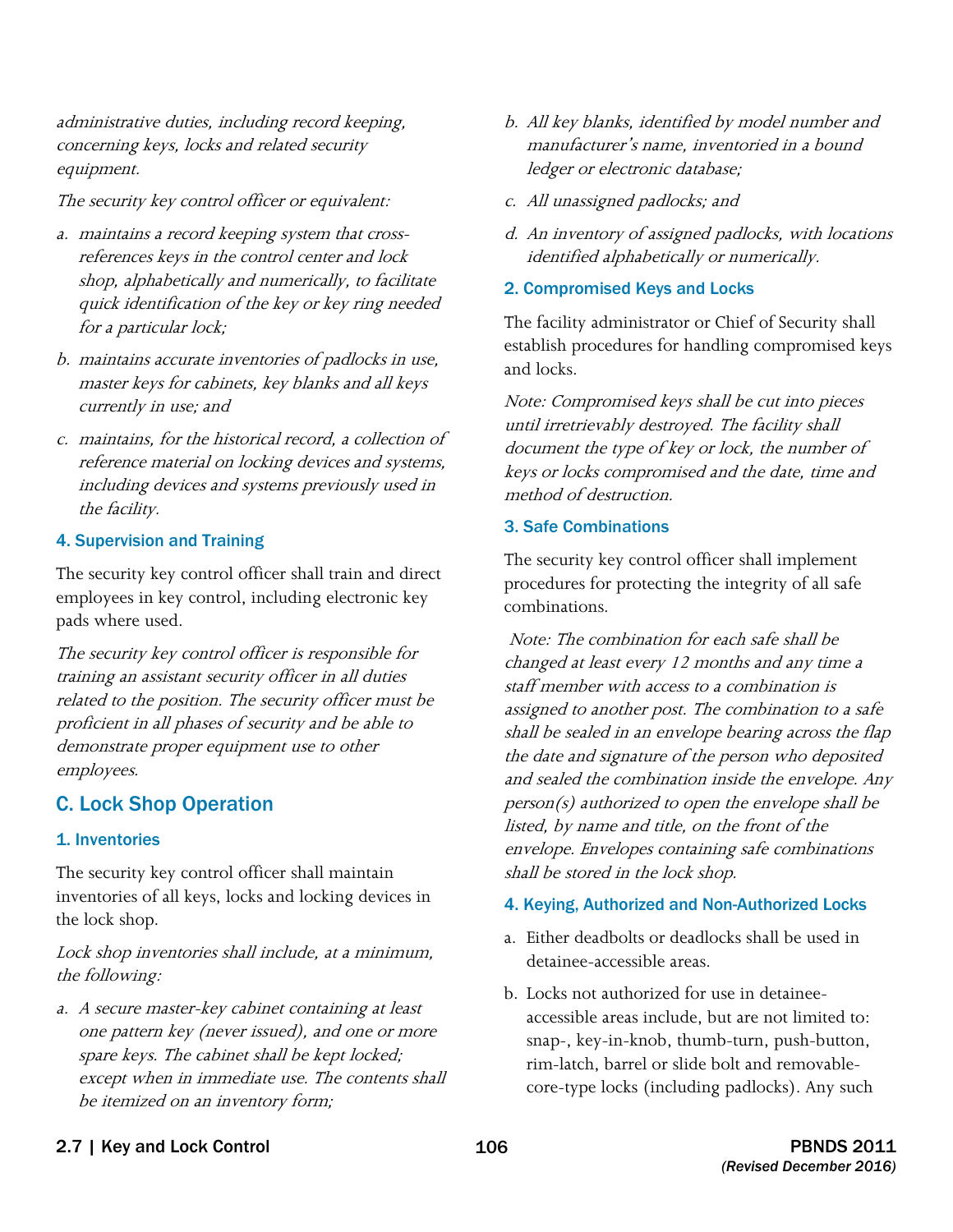locks in current use shall be phased out and replaced with mortise lock sets and standard cylinders.

- c. Grand master-keying systems are not authorized.
- d. A master-keying system may be used only in housing units where detainees have individual room keys. The number of doors shall be kept to a minimum and the unit officer's key must override all functions of such locks.
- e. After removing the facility number and key cuts, the security key control officer shall cut up and dispose of worn or discarded keys and locks.
- f. Entrance/exit door locks of housing units, work areas, chapels, gyms and other areas with room capacity of 50 or more people shall meet the standards specified in the Occupational Safety and Environmental Health Manual (Chapter 3) and in the National Fire Protection Association Life Safety Code (#101). Specifically, the doors shall be equipped with prison type locking devices modified to function when pressure is applied from inside the room. Panic-hardware is an acceptable alternative to the prison-type-locking device.
- g. Individual doors to areas with room capacity of 50 or more people shall have no more than one lock each. Padlocks shall not be used on exit doors or intermediate doors along the exit route.
- h. Padlocks and/or chains may not be used on cell doors.
	- 1) Padlocks and hasps may be used only where specified below:
		- a) fence-gates in areas without ceilings;
		- b) freezer-door interiors whose lock -release systems include panic-release device(s); and
		- c) vehicle roll-up door walk-through exit(s).
	- 2) Entrances and exits from the secured perimeter shall be controlled by sally ports, with all

doors and gates interlocking electronically. (Controls shall be set such that only one door can unlock at a time, canceling the electrical control of other doors until the unlocked door is returned to its secure position.)

3) Under no circumstances may prison-type security keys and/or blanks—active, nonactive, or discarded—be used or distributed for presentation purposes.

#### 5. Preventive Maintenance

The security key control officer, or designee, shall implement a preventive maintenance program.

The security key control officer shall perform preventive maintenance services, including but not limited to the following:

- 1) adjust and service all cellblock-locking mechanisms in the Special Management Unit and in housing units with secure rooms, annually at a minimum;
- 2) adjust and service vehicle-gates for changing (i.e., hot/cold) weather conditions twice a year, in the spring and early fall;
- 3) adjust and service front-entrance and other gate operations at least once a year;
- 4) lubricate all other locks quarterly, per manufacturers' instructions;
- necessary; and 5) perform maintenance checks on locks and locking systems, taking corrective action as
- $6)$  once every five years, at least:
	- a) steam-clean vehicle-gates; and
	- b) clean locking mechanisms of front-entrance gates, other gates and cellblock locking mechanisms using steam or other means.

 The facility maintenance supervisor is responsible for door-hardware installation and maintenance (e.g., closures, hinges, pulls, kick plates, etc.), and for providing certain support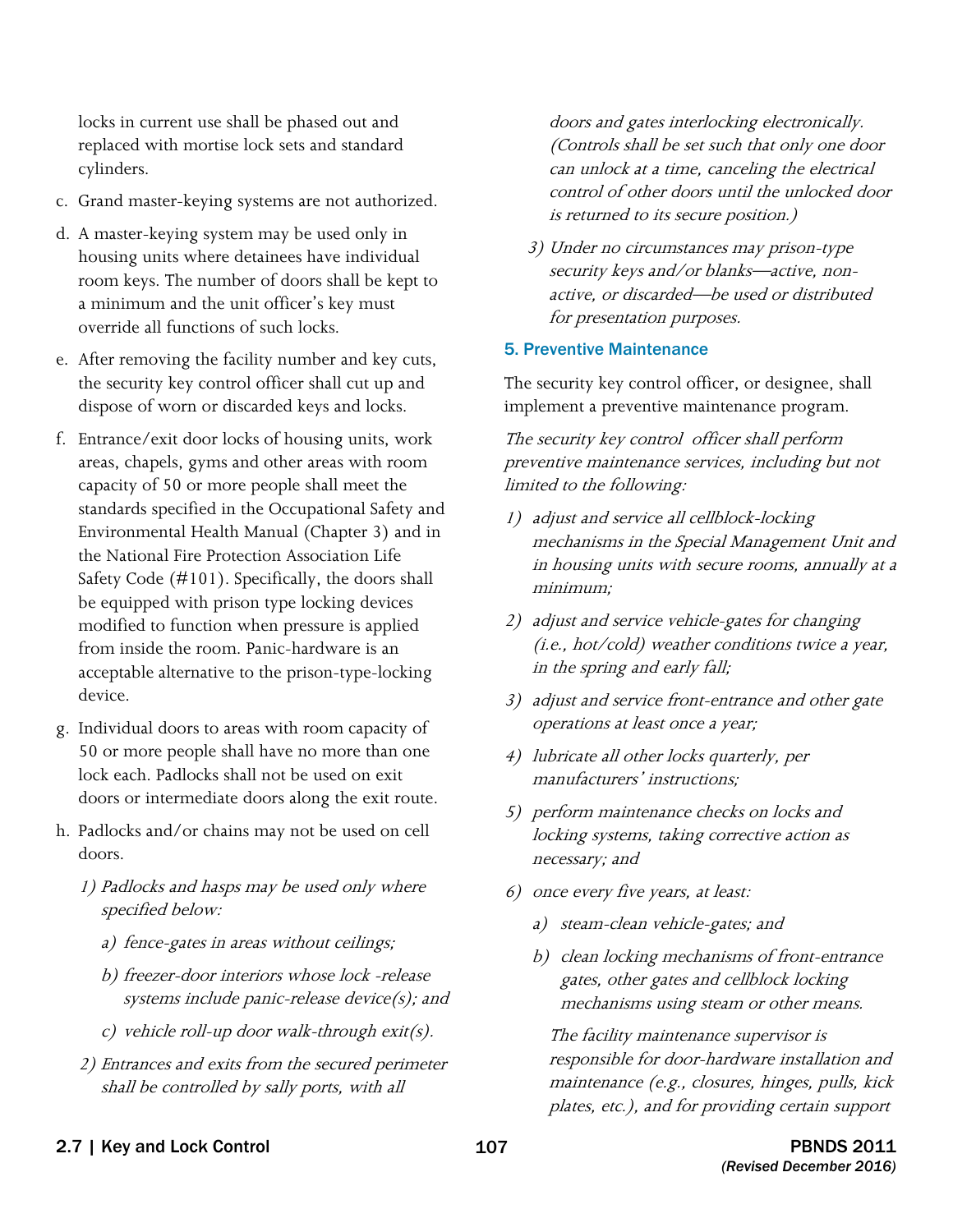services (e.g., welding, electrical-work) to the security officer, as needed.

### 6. Preventive Maintenance Documentation

The security key control officer shall maintain all preventive maintenance records.

The security key control officer's preventive maintenance files shall include:

- a. date:
- b. location of lock or locking mechanism;
- c. type of maintenance performed;
- d. rationale for changing key combination(s); and
- e. signature of service provider.

### D. Key Cabinet

### 1. Location

An operational keyboard large enough to accommodate all facility key rings, including keys in use, shall be located in a secure area.

 control center. An electronic key control box may be This operational keyboard shall be located in the placed outside the control center if in a secure unit.

### 2. Basic Construction

The key cabinet shall be constructed so that keys are visible only when being issued. Keys may never be seen by detainees or visitors.

 Small, closet-type space in the control center may be used instead of a cabinet, as long as:

- a. access limitations are the same as for a key cabinet;
- b. all other key/lock standards are met; and
- c. the space is used solely for key control.
- In the key cabinet:
- alphabetical order, a. keys in vertical rows shall be arranged in
- b. keys in horizontal rows shall be arranged in

numerical order.

- c. the label identifying the letter or number of the key ring that belongs on a particular hook shall be visible even when the key ring is on the hook, and
- d. any hook without an assigned key ring shall be tagged with a metal chit that indicates "hook not in use."

### 3. Key Rings

The security officer shall implement procedures for identifying every key ring and every key on each key ring, and for preventing keys from being removed from key rings, once issued.

All key rings shall be heavy-gauge wire that has been welded or brazed to prevent removal of keys from the ring.

Two metal tags of unequal size shall be attached to each key ring:

- a. the larger tag shall identify the key ring with a number/letter corresponding to the hook number/letter; and
- b. the smaller tag shall identify the number of keys on the key ring.
- 4. Emergency Keys

Emergency keys shall be on hand for every area to or from which entry or exit might be necessary in an emergency.

- a. Emergency keys may be kept in a separate key cabinet or in a readily identified area of the regular-issue key cabinet. A separate key cabinet located in the control center is recommended for the emergency keys.
- b. The emergency key cabinet shall contain a hook for each key ring. If an emergency key ring is kept outside the main emergency key cabinet (e.g., in a tower), a metal tag providing the key ring's location shall hang on the hook intended for that key ring in the main emergency key
- 2.7 | Key and Lock Control 2.7 | Key and Lock Control 2011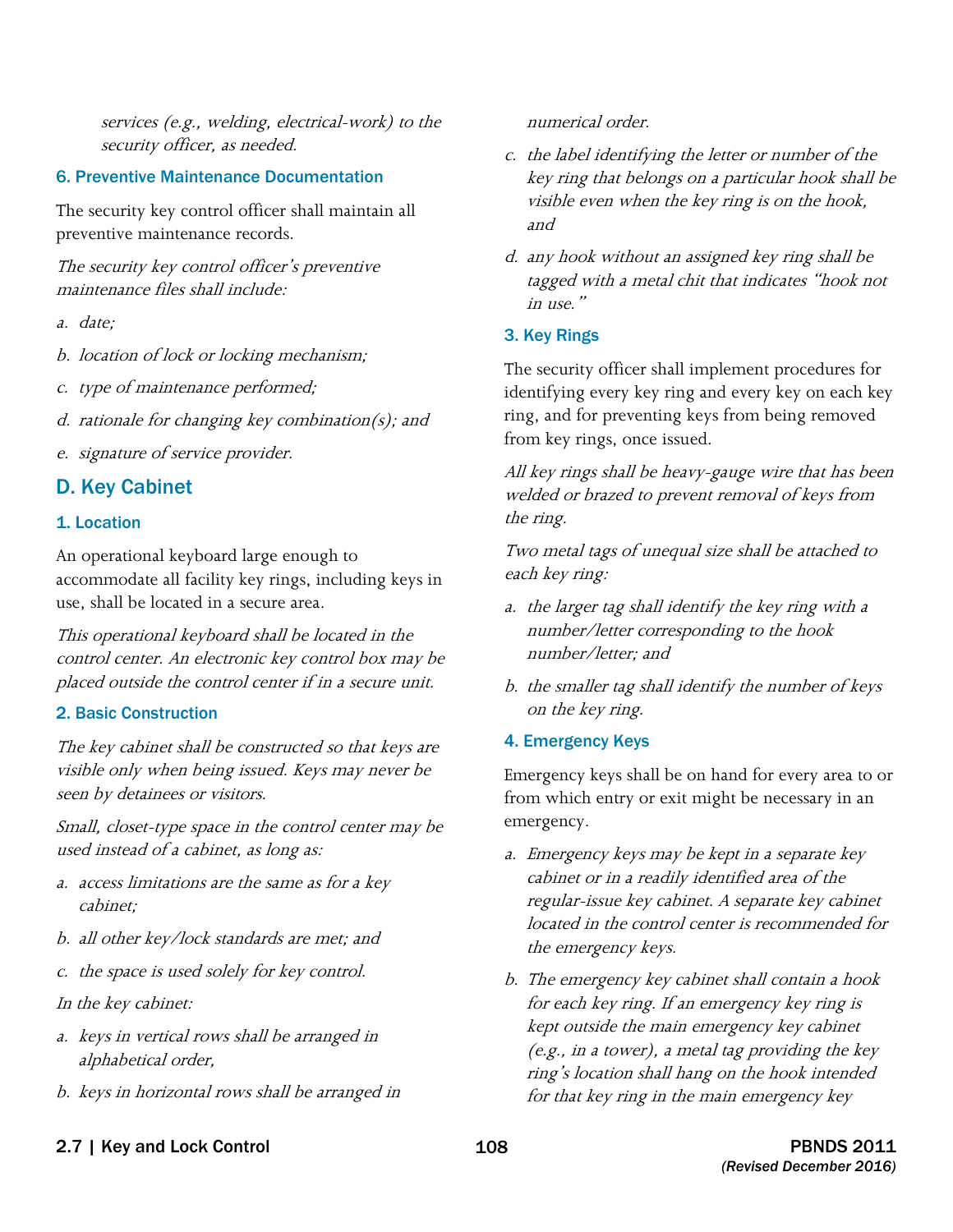cabinet.

- c. The emergency keys shall be cut precisely to manufacturer's specifications.
- d. Emergency keys shall not be rotated in and out of the lock shop.

### E. Issue of Key Rings

#### 1. Chit System

Facilities shall use a chit system or other standard system for the issuance and accountability of key distribution. A key chit is a tag (usually metal) that identifies the person who has drawn a set of keys.

The chit shall be labeled with the officer's first initial and last name. All key rings shall be issued as needed (e.g., at the beginning of a shift, etc.) with the exchange of a chit for a key and with the chit placed on the hook from which the key was removed.

An employee who reports to work without chits must obtain temporary chits from the control room officer, which he/she can exchange for keys according to standard procedure.

- a. The control room officer shall maintain accountability for the issued chits.
- b. At the end of the shift, the employee shall personally return the temporary chits to the control room officer.

 discrepancies to the shift supervisor. If the relief At shift rotation, to obtain keys from an officer on post, the relief officer must first exchange his/her key chit at the control room center for the key chit of the employee being relieved. The relief officer shall take his/her key chit to the employee being relieved and exchange the key chit for the appropriate ring of keys. The officer shall then count the keys on his/her ring, immediately reporting any officer needs to gain access to any location while heading from the control enter to his/her post, the control room officer may issue him/her a second set of keys. In such a case, the officer shall return the extra set of keys to the control room officer at the

#### end of the relief shift.

#### 2. Restricted Keys

The facility administrator shall establish rules and procedures for authorizing use of restricted keys.

The control room officer must have authorization from the shift supervisor to issue a restricted key.

a. Pharmacy

Pharmacy keys shall be strictly controlled.

Ordinarily, such controls include:

- 1) maintaining pharmacy keys in a restricted keys cabinet in the control room, and issuing them only to authorized pharmacy staff; and
- 2) maintaining a second set of pharmacy keys in the lock shop.

 In the event of a non-medical emergency that necessitates entry into the pharmacy by anyone other than authorized pharmacy staff, the highest- ranking supervisor on duty may authorize shall then document the reasons for entry and sign immediate entry to the pharmacy. The supervisor the authorization.

 immediate provision of emergency medical care Such documentation shall not impede the to a detainee by medical staff.

b. ICE and EOIR Offices

Keys to ICE and the Executive Office for Immigration Review (EOIR) office and courtroom areas shall similarly be restricted and controlled. In the event that a key is authorized for emergency withdrawal, a copy of the restricted key form is to be provided to ICE.

#### 3. 24-Hour Issue Keys

No key or key ring may be issued on a 24-hour basis without the facility administrator's written authorization.

A key chit identifying the borrower of the key ring shall be placed on the appropriate hook in the key cabinet, along with a metal tag marked "24-hour

### 2.7 | Key and Lock Control 2.7 | Key and Lock Control 2011